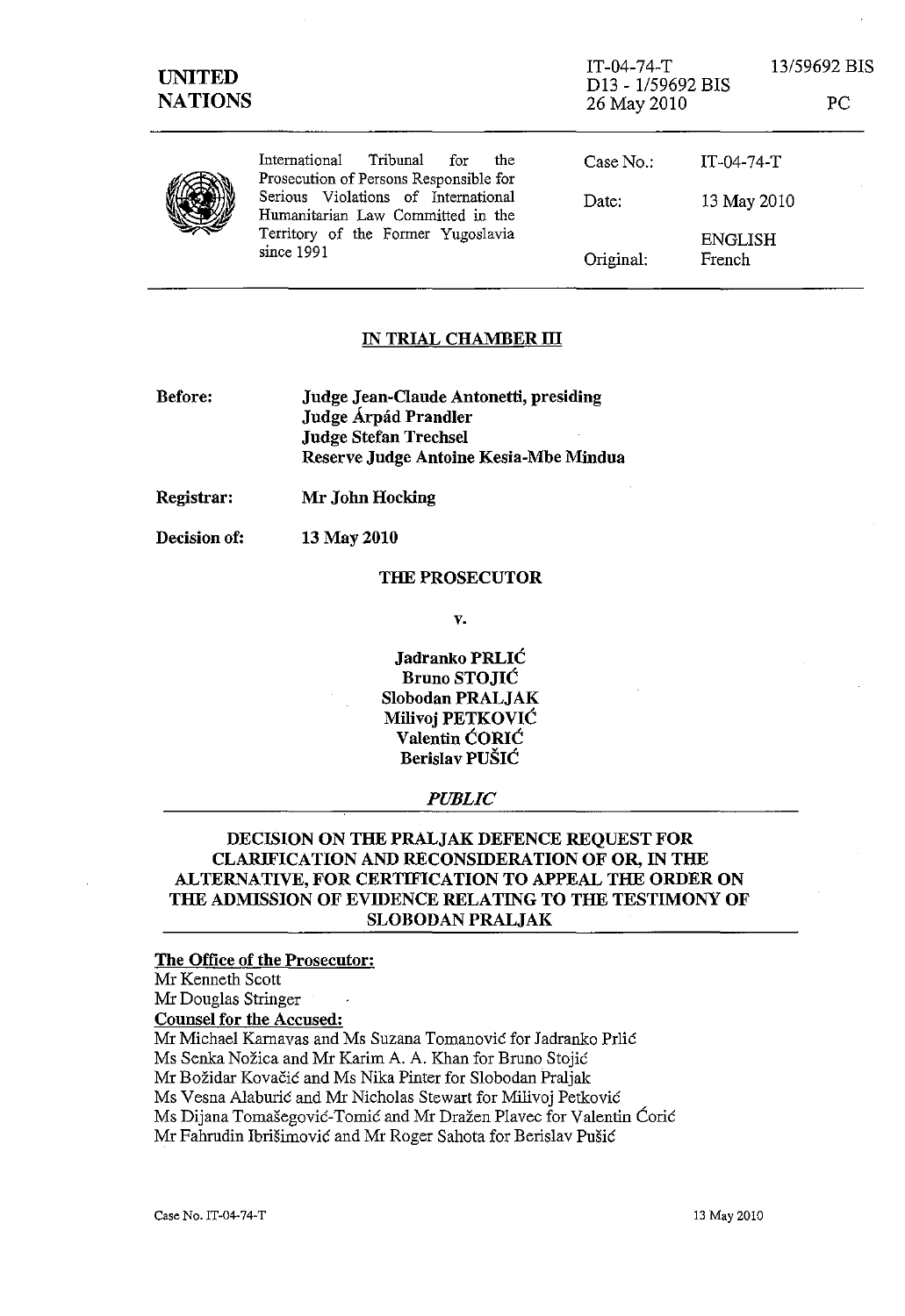TRIAL CHAMBER **III** ("Chamber") of the International Tribunal for the Prosecution of Persons Responsible for Serious Violations of International Humanitarian Law Committed in the Territory of the Former Yugoslavia since 1991 ("Tribunal"),

SEIZED of "Slobodan Praljak's Request for Certification and Reconsideration or, in the Alternative, for Certification to Appeal the Non-Admission of Certain Documents tendered through Slobodan Praljak", brought publicly by Counsel for the Accused Slobodan Praljak ("Praljak Defence"), on 9 March 2010 ("Request"),

NOTING the "Order to Admit Evidence Relating to the Testimony of Slobodan Praljak", issued publicly on 15 February 2010 ("Order of 15 February 2010"),

NOTING the "Decision regarding Requests Filed by the Parties for Reconsideration of Decisions by the Chamber" rendered publicly on 26 March 2009 ("Decision of 26 March 2009"), in which the Chamber restricted requests for reconsideration filed by the parties and recalled that such requests ought to remain the exception and not the  $rule<sub>1</sub>$ <sup>1</sup>

CONSIDERING that the Office of the Prosecutor ("Prosecution") and the other Defence teams have not filed responses to the Request,

CONSIDERING, firstly, that in the Request the Praljak Defence asks the Chamber to reconsider its decision to bar admission for Exhibits P 00549, P 03803, 3D 03747, 3D 03748, 3D 03751, 3D 03752 and 4D 00838 on grounds that they did not appear on the list of exhibits that it filed pursuant to Rule 65 ter (G) of the Rules of Procedure and Evidence ("Rules")("65 fer List"); that the Praljak Defence, more precisely, submits that, when filing its 65 fer List, it could not anticipate that it would be obligated to present these exhibits while re-examining Slobodan Praljak in order to refute attacks on the credibility of Slobodan Praljak made by the Prosecution,<sup>2</sup>

CONSIDERING, secondly, that, the Praljak Defence requests that the Chamber reconsider its decision to bar admission for Exhibits 3D 03549 and 3D 03563 on

**<sup>1</sup>"Decision Regarding Requests Filed by the Parties for Reconsideration of Decisions by the**  Chamber", public document, 26 March 2009, p. 3.

 $2$  Request, paras 4, 12, 13 and 36(a).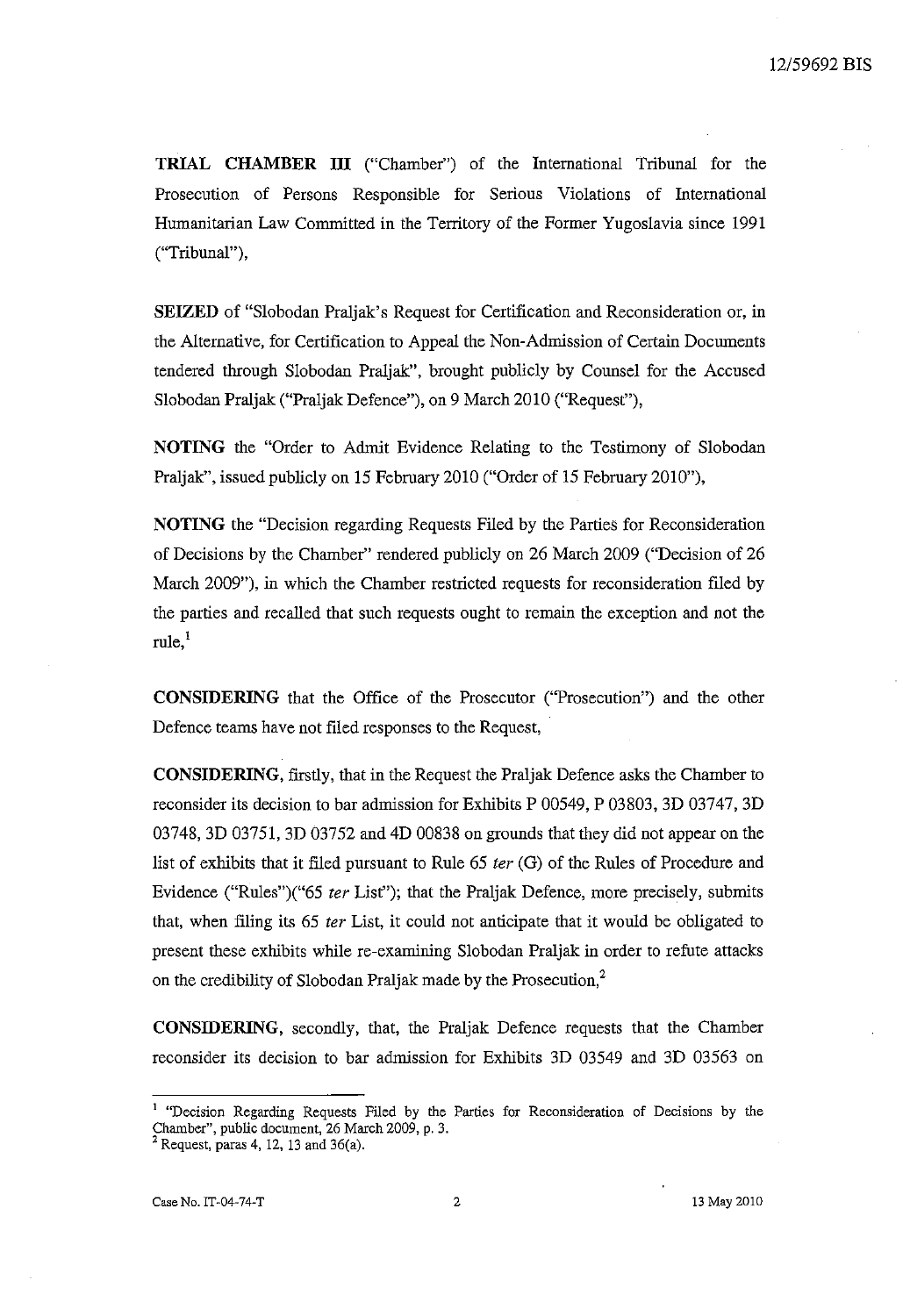grounds that they did not appear on its 65 ter List and argues here that, contrary to what is asserted by the Chamber in the Order of 15 February 2010, the said exhibits did appear on its 65 ter List but under another reference number; that it emphasizes that Exhibit 3D 03549 is a compilation of Exhibits 3D 03116, 3D 03124, 3D 01080,  $3D$  01083,  $3D$  03126 and  $3D$  03141, which do appear on its 65 ter List and that Exhibit 3D 03563, as it reported on its IC List,<sup>3</sup> existed within the eCourt system and on its 65 ter List under reference number P 00842, $4$ 

**CONSIDERING,** thirdly, that the Praljak Defence asks the Chamber to shed light upon its request for admission of Exhibits 3D 00855, 3D 01357, 3D 02212, 5D 04394, P 05381 and lC 01031, in that the Chamber neglected to rule on them in the Order of 15 February 2010; that, more precisely, the Praljak Defence asserts that the Chamber seems to have inadvertently pressed the wrong key in that the Chamber reviewed the admissibility of Exhibit 3D 01537 in lieu of 3D 01357, Exhibit P 05581 in lieu of P 05381 and Exhibit 3D 00885 in lieu of 3D 00855, $\degree$ 

**CONSIDERING,** fourthly, that the Praljak Defence asks the Chamber to reconsider the non-admission of tendered Exhibits lC 01026, 3D 03541, ID 03137, 3D 02633, 3D 01195 and 3D 03535,<sup>6</sup> in whole or in part, emphasizing the fact that minor, unavoidable technical mistakes committed in a request for admission of this magnitude cannot justify the non-admission of these exhibits;<sup>7</sup> that the English translations of certain exhibits are available under another reference number; $<sup>8</sup>$  that</sup> Slobodan Praljak spoke about certain passages tendered for admission and that the Chamber therefore ought not to have barred their admission into evidence; $9$  that the

<sup>&</sup>lt;sup>3</sup> IC 01036.

<sup>4</sup> Request, paras 5-6, 14-16 and 36(a).

 $<sup>5</sup>$  Request, paras 3, 23, 24 and 36(a).</sup>

<sup>6</sup> Regarding Proposed Exhibit 3D 03535, the Chamber points out that the PraIjak Defence identifies the said document under the dual reference number 3D *03535/3D* 02647 in its IC List as well as in its Request and that the PraIjak Defence explains only in its IC List that Proposed Exhibit 3D 03535 **comprises additional excerpts from a work whose excerpts constitute the exhibit uploaded on eCourt**  under reference number 3D 02647. See IC List, p. 20, and Request, para. 22.

Request, paras  $17-22$  and  $36(a)$ .

<sup>8</sup> Request, paras 17-22 and 36(a). As concerns Exhibit IC 01026, the Praljak Defence argues that the translation of this report is available under reference number P 09808 and adds that the page put to the Witness corresponds to page 33 of P 09808. See Request, para. 18. As concerns Exhibit 3D 03541, the Praljak Defence submits that the English translation is linked to Exhibit 3D 02654. Id. Regarding page ID53-1825 of the exhibit, the PraIjak Defence notes, contrary to what is asserted by the Chamber in the Order of IS February 2010, that the English translation of the said page is avallable, under reference number ID53-1634.

<sup>9</sup> As for pages 26, 98 to 105, 106, 108, 221, 341 and 342 in Exhibit 3D 02633, the PraIjak Defence asserts, contrary to what is asserted by the Chamber in the impugned Order that Slobodan PraIjak spoke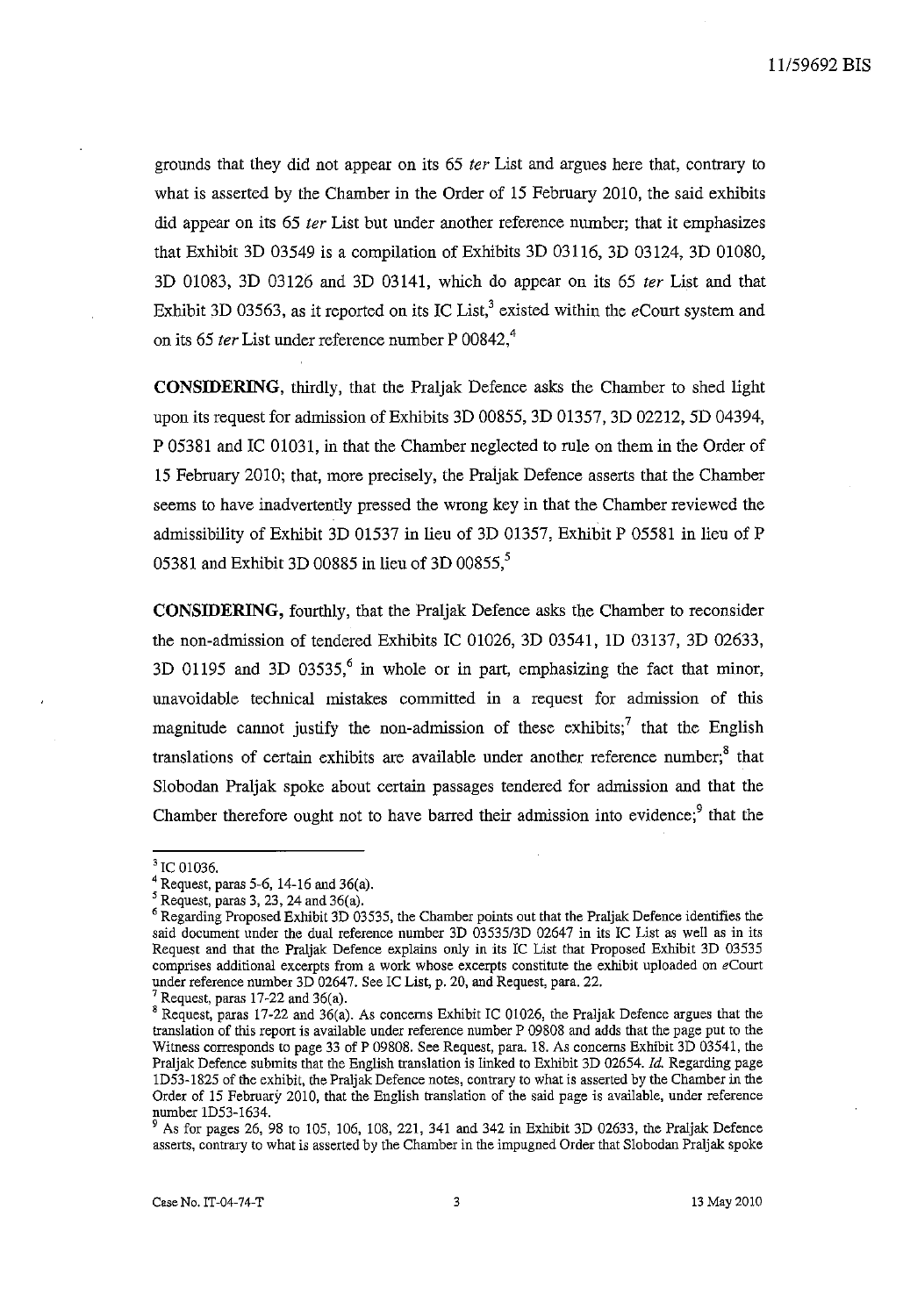ambiguities or erroneous information in its IC List have now been corrected<sup>10</sup> and that denying admission to exhibits containing subsequently corrected technical errors would be disproportionate, especially so in circumstances involving a request for admission of this magnitude, $^{11}$ 

**CONSIDERING,** finally, that the Praljak Defence argues that the Chamber applied an erroneous standard for admitting evidence in barring the admission of 34 exhibits due to their lack of relevance and exceeded its discretionary powers to admit evidence tendered through a witness by applying a standard more restrictive than minimum threshold relevance, as required at this stage of the proceedings,<sup>12</sup>

**CONSIDERING,** in the Request, that the Praljak Defence asks the Chamber in the alternative to grant certification to the appeal it intends to bring against the Order of 15 February 2010 on grounds that the Chamber erred in refusing to admit relevant documents, applied the guidelines regarding the 65 *ter* List erroneously and applied a more strict standard for admission to the Defence in that the Chamber did admit evidence presented by the Prosecution despite errors of a technical nature<sup>13</sup> and that the Chamber thus exceeded its discretionary powers; that the entirety of this evidence may significantly affect the fairness and expeditious conduct of the proceedings and that the immediate resolution by the Appeals Chamber of the issues raised may materially advance the proceedings, <sup>14</sup>

**CONSIDERING** that a Trial Chamber enjoys inherent powers to reconsider its own decisions and that it may entertain a request for reconsideration if the requesting party satisfies the Chamber of the existence of a clear error in the reasoning of the

**about them and provided relevant page numbers from the hearing transcript for this purpose. See**  Request, para. 19.

<sup>&</sup>lt;sup>10</sup> As concerns Exhibit 3D 01195, the Praljak Defence concedes failing to specify the ERN number of the corresponding English translation and explains that it is in fact 3D44-0031. See Request, para. 21. Regarding Proposed Exhibit 3D 03535, the Praljak Defence admits to having cited incorrect reference numbers for the pages of Proposed Exhibit 3D 03535 that it sought for admission in its IC List and **provides the proper reference numbers in its Request, that is, ERN page 3D41-0180 of the BCS version**  of Exhibit 3D 03535 and the corresponding English translation, that is, ERN page 3D40-1167 of Exhibit 3D 02647. See Request, para. 22.

**<sup>11</sup> Request, para. 20.** 

<sup>&</sup>lt;sup>12</sup> Request, paras 25-28 and 36(a). The exhibits affected by the Request for Reconsideration are the following: 3D 00542, 3D 00641, 3D 00642, 3D 00897, 3D 00907, 3D 00963, 3D 01077, 3D 01078, 3D 01285, 3D 01286, 3D 001287, 3D 01289, 3D 01291, 3D 01301, 3D 01304, 3D 01305, 3D O! 719, 3D 01727, 3D 02000, 3D 02004, 3D 02218, 3D 02415, 3D 02504, 3D 02608, 3D 02657, 3D 02859, 3D 02891, 3D 02292, 3D 03086, 3D 03089, 3D 03543, 3D 03546, 3D 03553 and 3D 03562.

 $^{13}$  Request, para. 36(b).

<sup>&</sup>lt;sup>14</sup> Request, paras 8, 29-35 and 36(b).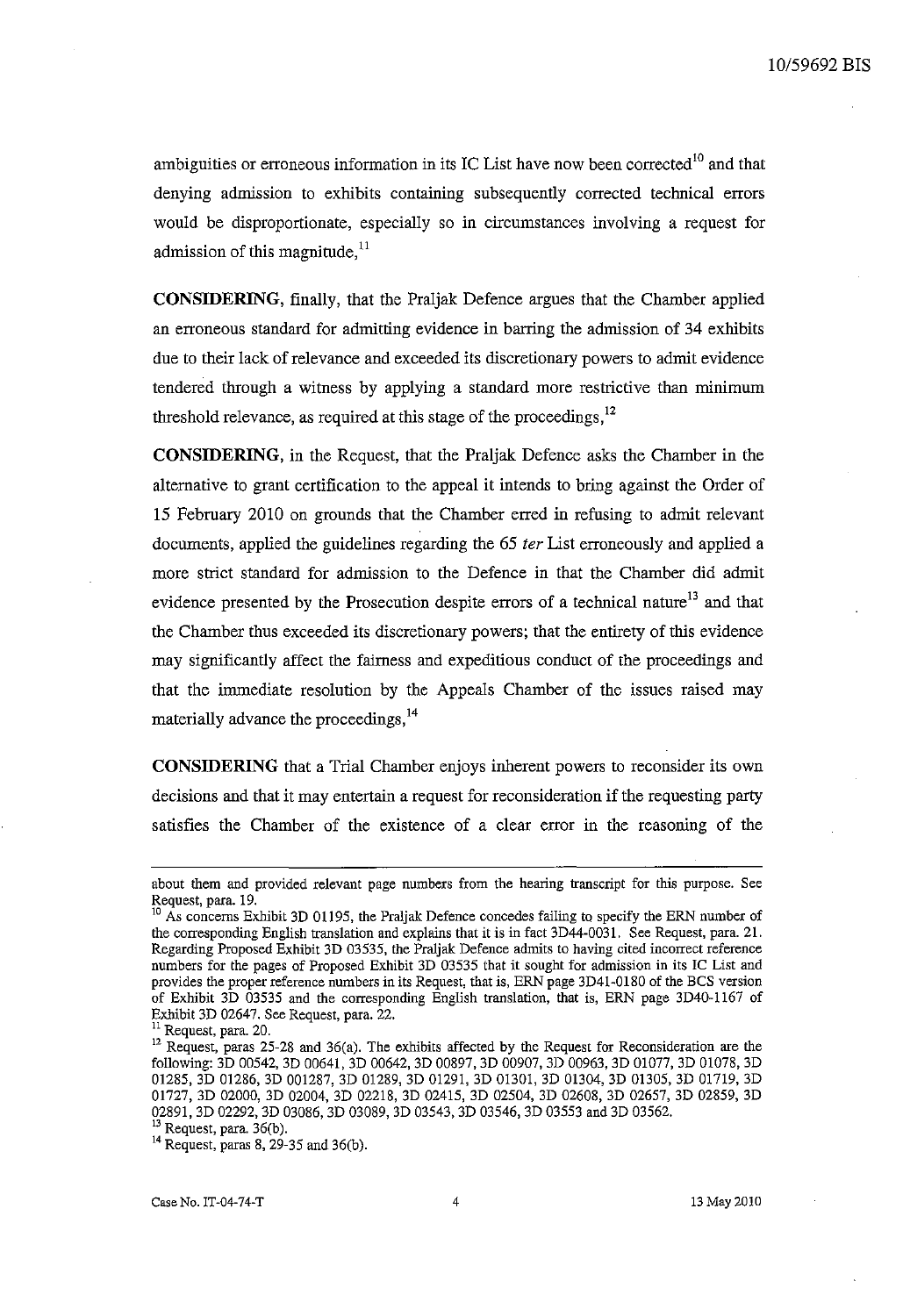impugned decision or that particular circumstances, which may be new facts or new arguments,  $^{15}$  justify its reconsideration in order to avoid an injustice,  $^{16}$ 

**CONSIDERING** that the Chamber recalls the Decision of 26 March 2009, wherein, to ensure the expeditious conduct of proceedings, the Chamber restricted requests for reconsideration,

**CONSIDERING** that, upon review of those aspects of the Request addressing the reconsideration of the Chamber's decision to bar admission for 34 exhibits based on their lack of relevance to the Amended Indictment of 11 June 2008 ("Indictment"), $^{17}$ . the Chamber notes that the Praljak Defence, in ftling its Request, neither put forth particular circumstances nor established that the Chamber committed a clear error in its reasoning denying admission to these 34 exhibits, making it necessary to reconsider the Order of 15 February 2010; that in filing the Request it is merely putting forth arguments about the relevance of the above-mentioned Proposed Exhibits as they relate to the Indictment, exhibits that it neither tendered into evidence during the testimony of Slobodan Praljak, who was to testify to their reliability, their relevance and their probative value in light of the allegations contained in the Indictment, nor identified via its IC List; that the Praljak Defence is merely questioning the decision of the Chamber in the said Order by furnishing additional information that ought to have appeared in the testimony of Slobodan Praljak and that it ought to have included in its IC List; that the Chamber therefore decides to deny the Request as to its first part,

**CONSIDERING** that, upon review of that part of the Request addressing the nonadmission of Exhibits P 00459, P 03803, 3D 03747, 3D 03748, 3D 03751, 3D 03752 and 4D 00838 on grounds that they were not included in its 65 *ter* List, the Chamber

*<sup>15</sup> The Prosecutor v. Stanislav* **Galic, Case No. IT-98-29-A, "Decision on Defence's Request for Reconsideration", 16 July 2004, pp. 3-4, citing** *The Prosecutor* **v.** *Laurent Semanza,* **Case No. ICTR-97-20-T, Trial Chamber Ill, "Decision on Defence Motion to Reconsider Decision Denying Leave to**  Call Rejoinder Witnesses", 9 May 2002, para. 8.

**<sup>16</sup>***The Prosecutor v. Stanislav* **Galic, Case No. IT-98-29-A, "Decision on Defence's Request for Reconsideration", 16 July 2004, pp. 3-4, citing e.g.** *The Prosecutor* **v.** *Zdravko Mucic et al.,* **Case No.**  *IT-96-2IAbis,* "Judgment on Sentence Appeal", 8 Apri12003, para. 49; *The Proseclttor* v. *Popovic et aI.,* Case No. IT-05-88-T, "Decision on Defence Motion for Certification to Appeal Decision Admitting Written Evidence Pursuant to Rule 92 *his",* 19 October 2006, p. 4.

 $17$  Request, paras 25-28 and 36(a). The Proposed Exhibits at issue in the Request for Reconsideration are the following: 3D 00542, 3D 00641, 3D 00642, 3D 00897, 3D 00907, 3D 00963, 3D 01077, 3D 01078, 3D 01285, 3D 01286, 3D 001287, 3D 01289, 3D 01291, 3D 01301, 3D 01304, 3D 01305, 3D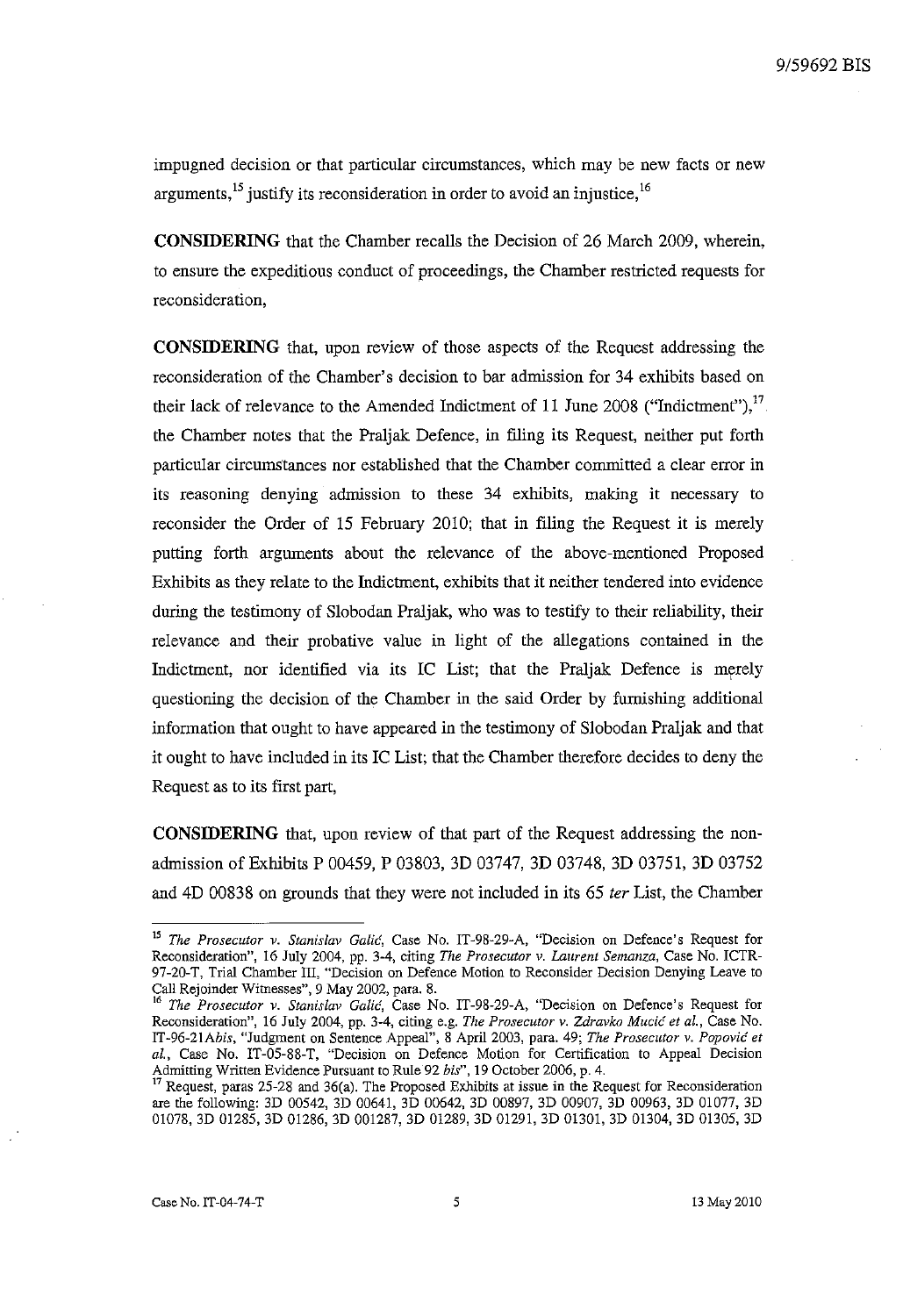recalls in this regard that a party may seek the admission of documents tendered during re-examination yet not included in its 65 *ter* list, provided that such party expressly specifies in the courtroom or in its lC List that these documents are tendered in hopes of responding to a statement introducing a new topic first raised during the cross-examination of a witness; that the Chamber notes in this regard that the Praljak Defence merely explained in the transcript that it was tendering Exhibit P 00459 in response to a question put by Judge Antonetti,<sup>18</sup> Exhibit P 03803 in response to a question put by Judge Trechsel during the Prosecution's cross-examination,<sup>19</sup> and Exhibit 3D 03747 in response to a question put by Judge Antonetti during the Prosecution's cross-examination;<sup>20</sup> that the Chamber points out that although the Praljak Defence does not itself point out that Exhibits 3D 03751 and 3D 03752, given the circumstances in which they were tendered, appear to have been tendered in response to points raised by the Prosecution during its cross-examination<sup>21</sup> and that the Praljak Defence did not specify the circumstances in which Exhibits 3D 03748 and  $4D\ 00838^{22}$  were tendered,

**CONSIDERING** that the Chamber observes that the Praljak Defence failed to explicitly specify, either during Slobodan Praljak's testimony or in its IC List, that the presentation of these exhibits was an attempt to respond to a new issue first raised during the cross-examination; that, in particular, the underlying fact that these exhibits were tendered in response to certain questions put by the Judges or during the crossexamination by the Prosecution does not preclude the obligation to include these exhibits in its 65 *ter* List; that, having failed to do so, the Praljak Defence ought to have shown that these exhibits responded to questions covering new topics not raised during the examination-in-chief; that the Chamber therefore finds that the Praljak Defence did not establish that the Chamber for its part committed a clear error in its reasoning such as would obligate it to reconsider the Order of 15 February 2010 and that it is therefore appropriate to deny the Request insofar as it concerns reconsideration of the rejection of the exhibits mentioned above,

<sup>01719, 3</sup>D 01727, 3D 02000, 3D 02004, 3D 02218, 3D 02415, 3D 02504, 3D 02608, 3D 02657, 3D 02859, 3D 02891, 3D 02292, 3D 03086, 3D 03089, 3D 03543, 3D 03546, 3D 03553 and 3D 03562.

<sup>&</sup>lt;sup>18</sup> Transcript in French ("T(F)"), p. 44676. Hearing of 10 September 2009.  $\frac{19}{15}$  T(F), pp. 44679 and 44680, Hearing of 10 September 2009.

 $^{20}$  T(F), p. 44680, Hearing of 10 September 2009.

<sup>&</sup>lt;sup>21</sup> T(F), pp. 44659-44661, Hearing of 10 September 2009.

 $^{22}$  T(F), p.p. 44659 and 44661, Hearing of 10 September 2009 for Exhibit 3D 03748 and T(F) p. 44684, Hearing of 10 September 2009 for Exhibit 4D 00838.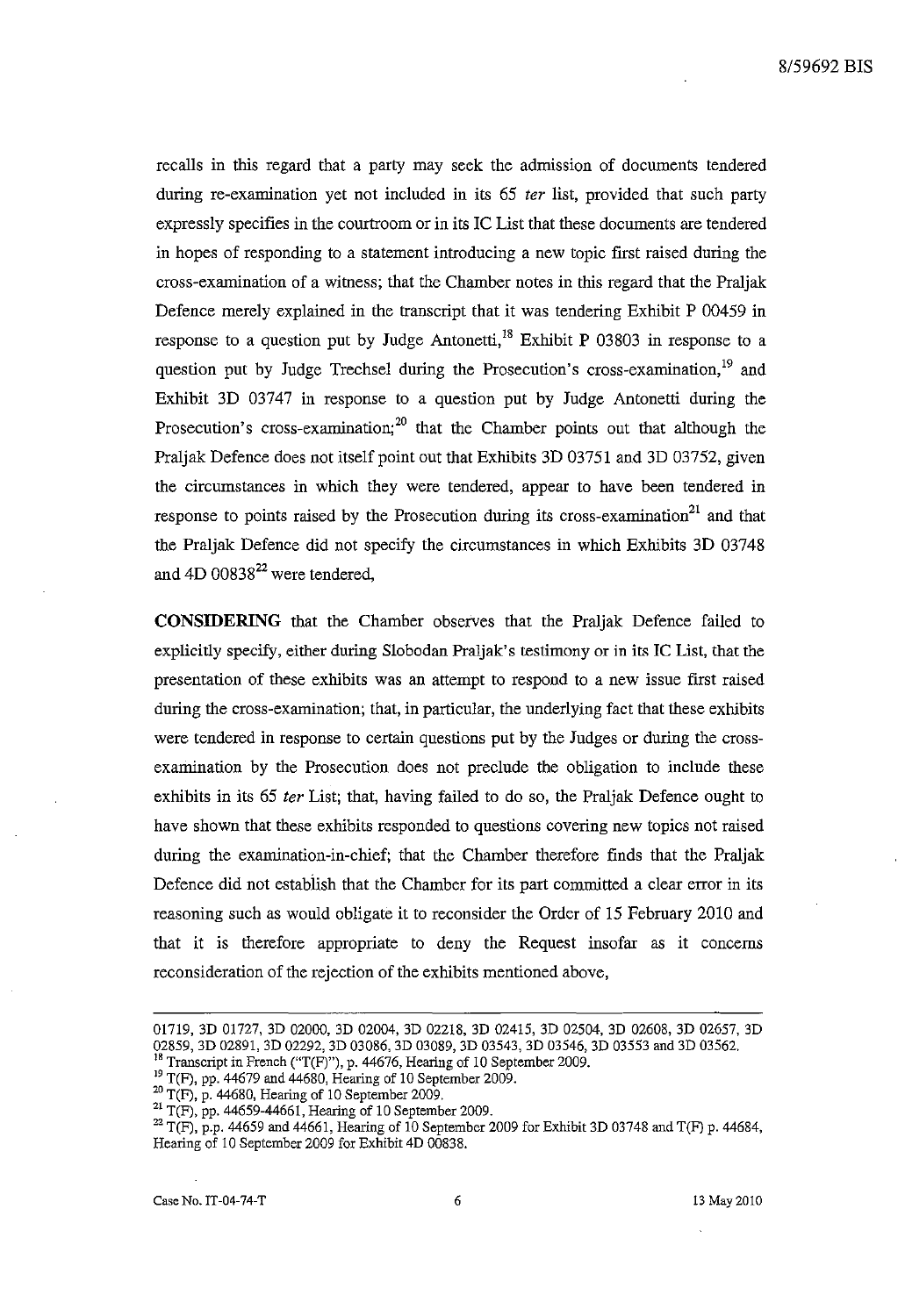**CONSIDERING,** as concerns those portions of the Request for Reconsideration addressing the non-admission of Exhibits 3D 03549 and 3D 03563 on grounds that they did not appear on the 65 *ter* List of the Praljak Defence, the Chamber takes note of the explanations supplied by the Praljak Defence in its Request and furthermore points out that the Praljak Defence had simply indicated in its IC List that Exhibit 3D 03549 was a compilation of Exhibits 3D 03116, 3D 03124, 3D 01080, 3D 01083, 3D 03126 and 3D 03141 and that Exhibit 3D 03563 was linked to Exhibit P 00842 without providing any additional clarification<sup>23</sup> - these explanations do not in any event excuse the fact that these exhibits do not appear in its 65 *ter* List,

**CONSIDERING** that, as concerns the non-admission of Exhibit 3D 03535 on grounds that the English translation was not available in the *eCourt* system under reference number 3D 03535 and also the non-admission of Exhibits IC 01026 and 3D 03541 on grounds that the English translation of Exhibit IC 01026 available on *eCourt* was incomplete and that the translation of Exhibit 3D 03541 did not appear in *eCourt,*  the Chamber takes note of the explanations provided by the Praljak Defence concerning these exhibits;<sup>24</sup> that the Chamber must first emphasize that the Request addresses Exhibit 3D 03535 alone<sup>25</sup> and not Exhibit 3D 02647, which according to the Praljak Defence contains in its English version an English translation of the page of Exhibit 3D 03535 tendered for admission by the Praljak Defence; that the Chamber observes that as of this date there is still no English translation attached to Exhibit 3D 03535 and that, moreover, no English translations of Exhibits IC 01026 and 3D 03541 are currently available in *eCourt* under those reference numbers,

**CONSIDERING** that the Chamber recalls that requests for reconsideration are not designed to remedy technical errors attributable to the parties<sup>26</sup> and observes that the Praljak Defence neither pleaded particular circumstances nor established that the Chamber committed clear error in its reasoning denying admission into evidence of Exhibits 3D 03549, 3D 03563, 3D 03535, IC 01026 and 3D 03541 and thus requiring reconsideration of the Order of 15 February 2010 and that there are grounds therefore to deny these portions of the Request,

<sup>23</sup> IC 01036.

<sup>&</sup>lt;sup>24</sup> Request, paras 14, 15, 18, 22 and 24.

<sup>&</sup>lt;sup>25</sup> Request, para. 36(a).

**<sup>26 &</sup>quot;Decision Regarding Requests Filed by the Parties for Reconsideration of Decisions by the**  Chamber", public document, 26 March 2009, p. 3.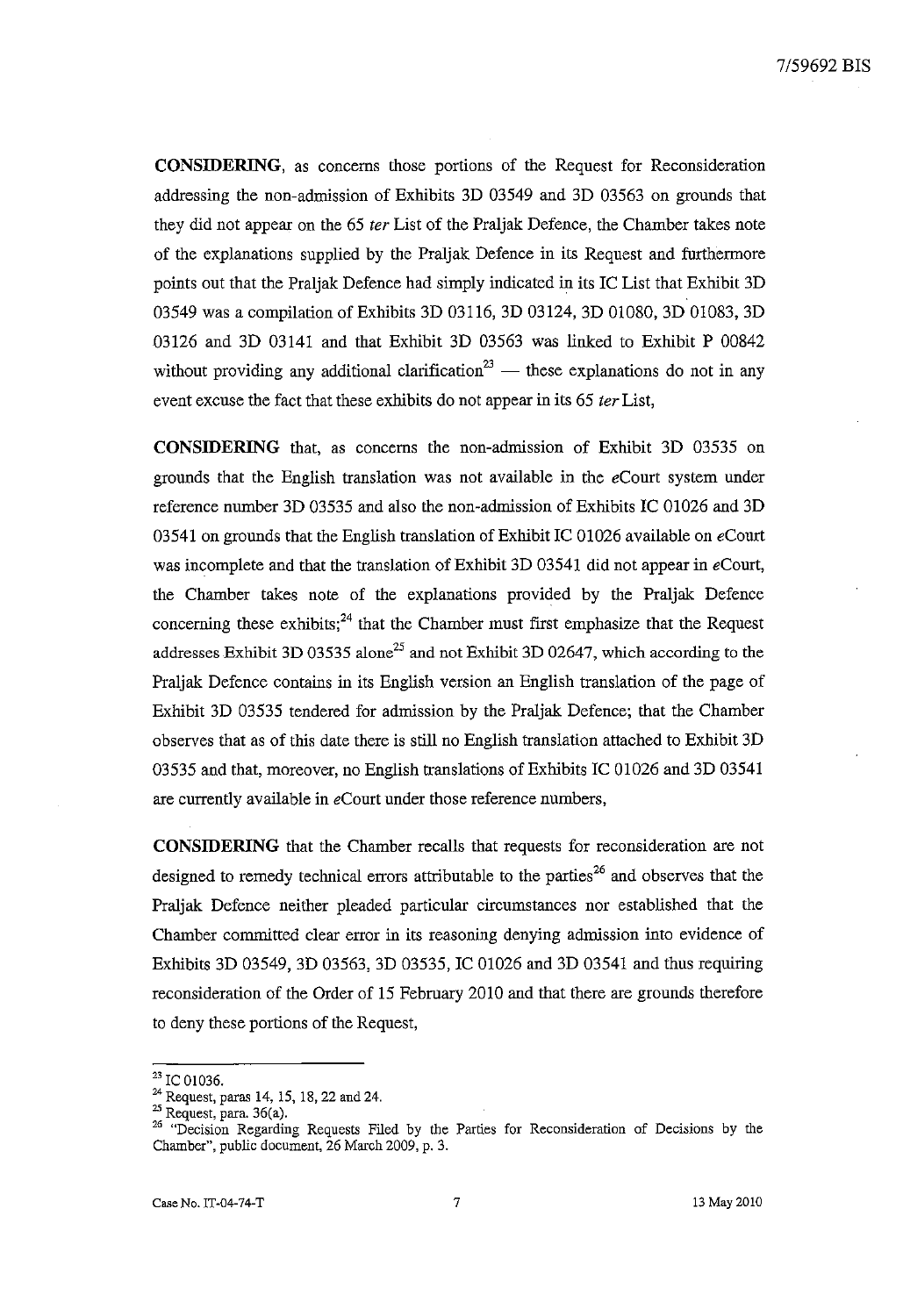**CONSIDERING,** moreover, that the Chamber takes note of the explanations of the Praljak Defence addressing the reference number of the English translation of Exhibit 3D 01195; that the Chamber has also ruled on the same exhibit in its "Decision Regarding Requests Filed by the Parties for Reconsideration of Decisions by the Chamber" of 1 April 2010,<sup>27</sup> wherein it signalled to the Praljak Defence, as an exception, that the Chamber would be able to reconsider its decision to bar the said exhibit if and only if a single English translation appeared in the *eCourt* system; that the Chamber observes once more that the Praljak Defence did not comply with the requirements of the Chamber since both English translations still exist in the *eCourt*  system, and that the Chamber therefore decides not to reconsider its rejection of Exhibit 3D 01195,

**CONSIDERING,** as concerns the Request of the Praljak Defence for reconsideration of the rejection by the Chamber of ERN page ID53-1825 of the English version of Exhibit ID 03137 in its Order of 15 February 2010 on grounds that the said page does not exist in the *eCourt* system, the Chamber, firstly, points out that the Praljak Defence did not indicate the *eCourt* page numbers of the excerpts of the exhibit tendered for admission and, on the contrary, simply supplied the ERN page numbers; that, secondly, ERN page ID53-1825 of the English version of Exhibit ID 03137 is not uploaded into the *eCourt* system and that the Chamber for that reason finds that the Praljak Defence's request to reconsider the non-admission of the said page of Exhibit ID 03137 is moot,

**CONSIDERING** that in support of its Request for Reconsideration of the nonadmission of eCourt pages 26, 98 to 105, 106, 108, 221, 341 and 342 of the English version of Exhibit 3D 02633 on grounds that Slobodan Praljak did not comment on them or did not do so sufficiently during his testimony, the Praljak Defence disputes the Chamber's decision to bar admission, asserting that these pages were all presented to Slobodan Praljak during his testimony and that the Chamber therefore omitted to take into account certain pages from the hearing transcript in which the passages from Exhibit 3D 02633 were examined by Slobodan Praljak during his testimony,<sup>28</sup>

**<sup>27 &</sup>quot;Decision on Praljak Defence Motion for Admission of Documentary Evidence", 1 April 2010,**  public document, para. 43.

<sup>&</sup>lt;sup>28</sup> Request, para. 19.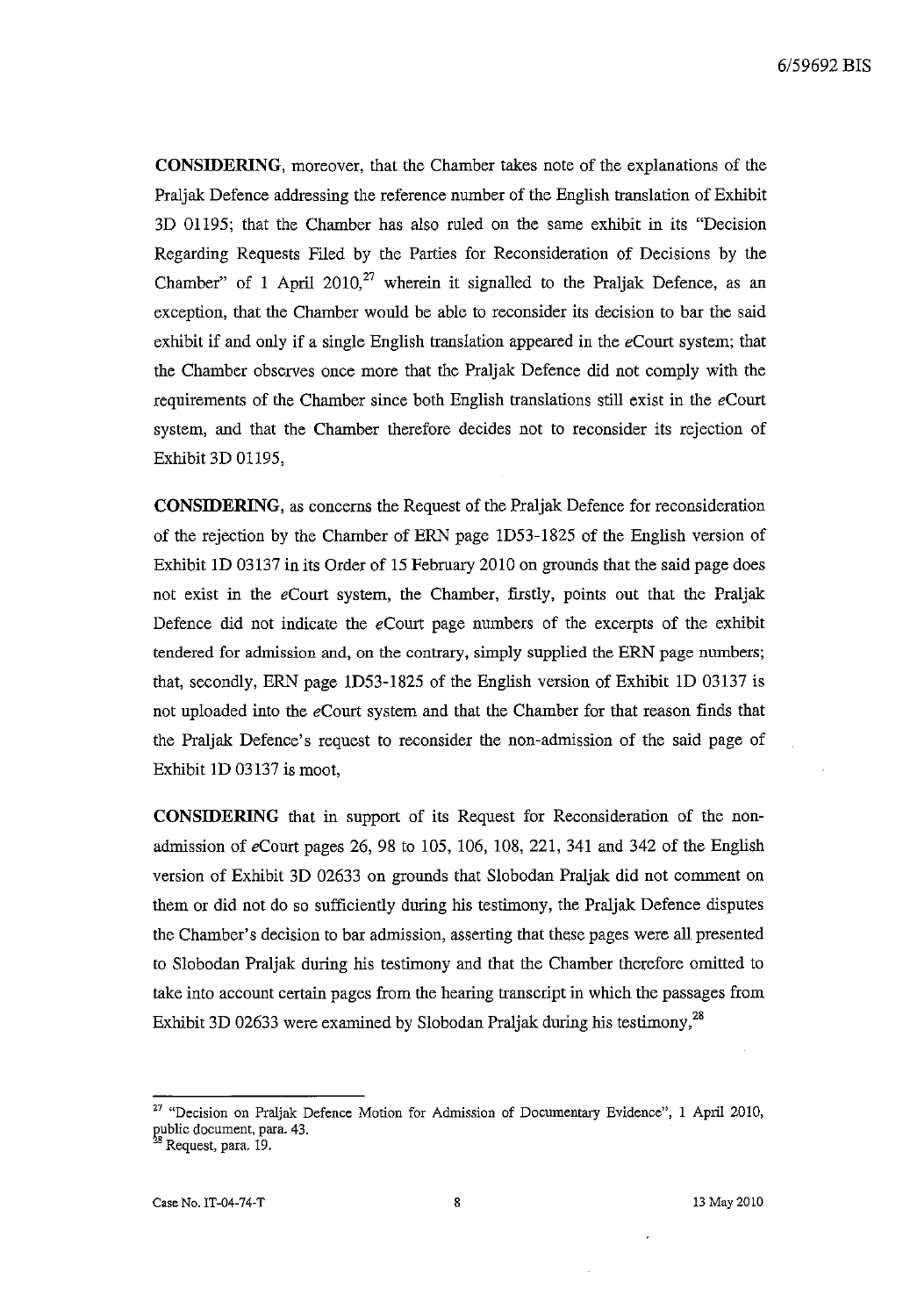**CONSIDERING** that the Chamber recalls that in the Order of 15 February 2010, the Chamber declared inadmissible eCourt pages 26, 98 to 105, 106, 108, 221, 341 and 342 of the English version of Exhibit 3D 02633 on grounds that the Accused Praljak, during his testimony, had not commented or adequately commented upon the said excerpts of the Exhibit tendered for admission,

**CONSIDERING** that the Chamber points out that the Praljak Defence appears to assert that the mere presentation and discussion of the passages tendered for admission into evidence are sufficient for those passages to be admitted into evidence; that in keeping with the rules and the established practice of the Chamber in this domain, the party seeking to tender an exhibit for admission will, in principle, do so through the testimony of a witness capable of attesting to its reliability, relevance and probative value, $29$ 

**CONSIDERING** in this case that the Chamber finds it appropriate to provide clarification regarding the said passages of Exhibit 3D 02633; that the Praljak Defence did not present eCourt pages 98, 100 and 108 of the English version of Exhibit 3D 02633 to Slobodan Praljak,<sup>30</sup> who was unable to comment upon the said passages; that Slobodan Praljak expressly refused comment upon eCourt pages 341 and 342 of the said Exhibit, which were presented to him, and he thus did not comment upon these two pages; $31$  that Slobodan Praljak likewise failed to comment adequately upon the relevance, probative value and reliability of *eCourt* pages 26, 99, 10 1 to 106 and 221 of the English version of Exhibit 3D 02633 and limited himself to a general commentary upon the themes covered by these exhibits; $32$  that, more particularly, the document found on *eCourt* page 199 of the BCS version of Exhibit 3D 02633, which corresponds to *eCourt* page 221 of the English version of the said Exhibit bears neither stamp, nor signature, nor letterhead that could attest to the reliability and authenticity of the said page,

31 Hearing of 18 May 2009, T(F), p. 40222.

<sup>29</sup>**"Decision Adopting Guidelines for the Presentation of Defence Evidence", public document, 24**  April 2008, para. 27 ("Decision of 24 April 2008").

**<sup>30</sup> On this point, the Chamber notes that the Praljak Defence, contrary to its practice for the other**  *eCourt* **pages giving rise to this request for reconsideration, did not provide citations to the transcript**  page numbers for these eCourt pages, explicitly mentioned by the Praljak Defence and put to Slobodan Praljak. Moreover, having again reviewed the transcripts for 14 and 18 May 2009, the Chamber **observes that eCourt page numbers 98, 100 and 108 were not mentioned and presented to Slobodan**  Praljak as required by Guideline No 8 of the Decision of 24 April 2008.

<sup>&</sup>lt;sup>32</sup> Hearing of 14 May 2009, T(F), pp. 40131, 40145 and 40146.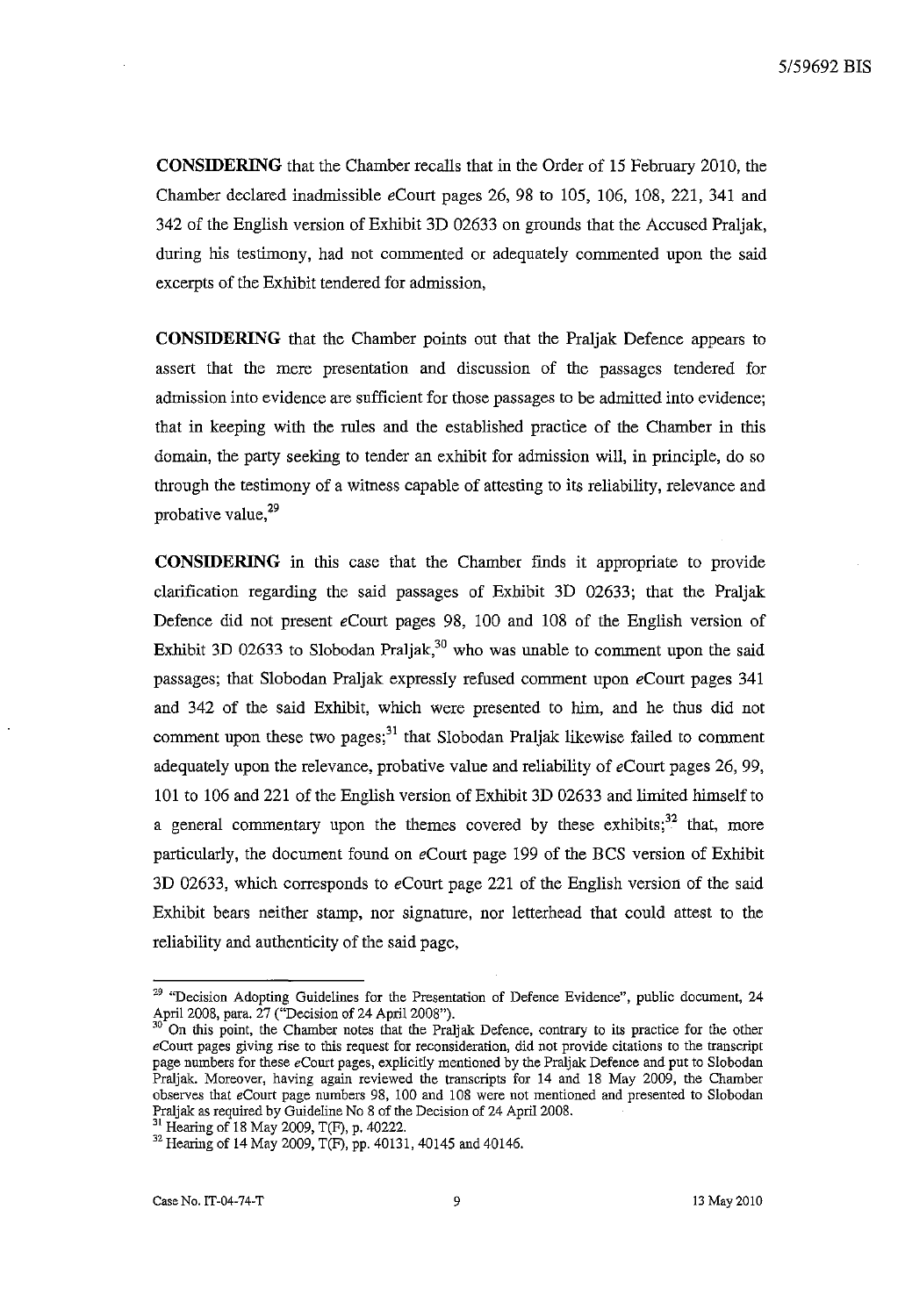**CONSIDERING** that the Chamber therefore finds that the Praljak Defence neither argued particular circumstances nor established that the Chamber committed a clear error in its reasoning denying admission into evidence for pages 26, 98, 99 to 106, 108,221,341 and 342 of the English version of Exhibit 3D 02633,

**CONSIDERING** that, as concerns those portions of the Request seeking clarification of the status of Proposed Exhibits 3D 00855, 3D 01357, 3D 02212, 5D 04394, P 05381 and IC 01031, the Chamber is first of all surprised at the request of the Praljak Defence to clarify the status of Exhibit 3D 01357; that, in fact, the Praljak Defence did indeed request admission of the exhibit bearing reference number 3D 01357, whereas the reference number indicated in its IC List matches neither the description of the said Exhibit disclosed by the Praljak Defence by means of its IC List nor the Exhibit presented by the Praljak Defence to Slobodan Praljak in the pages of the transcript marked in the IC List;<sup>33</sup> that, notwithstanding the fact that it was incorrectly cited by the Praljak Defence in its IC List, the Chamber worked around this typographical mistake and analyzed the Exhibit bearing reference number 3D 01537 presented to Slobodan Praljak at the time of his testimony;<sup>34</sup> that the Chamber finds in this respect that the request for clarification of the Pra1jak Defence is therefore moot,

**CONSIDERING** that, as concerns the request for clarification of the status of Exhibit 5D 04394, the Chamber is likewise surprised by this request and wishes to draw the attention of the Praljak Defence to the fact that the said exhibit requested for admission by the Coric Defence and the Praljak Defence was admitted into evidence in the Order of 15 February  $2010<sub>1</sub><sup>35</sup>$  that the Chamber finds in this respect that the request for clarification of the Praljak Defence is therefore moot,

**CONSIDERING** that, as concerns the request for clarification of the status of Proposed Exhibit P 05381, the Chamber notes that it committed a typographical mistake in the Annex to the Order of 15 February 2010 insofar as it identified reference number P 05581 in place of P05381 $36$  as appearing in the list of exhibits tendered by the Praljak Defence; that this typographical mistake is without bearing upon its decision concerning the admissibility of this exhibit insofar as the Chamber

<sup>&</sup>lt;sup>33</sup> IC 01036; T(F) p. 40600, Hearing of 25 May 2009.

<sup>&</sup>lt;sup>34</sup> The Praljak Defence identifies this reference number in the transcript. See T(F), p. 406000, Hearing of 25 May 2009.

Annex to the Order of 15 February 2010, p. 32.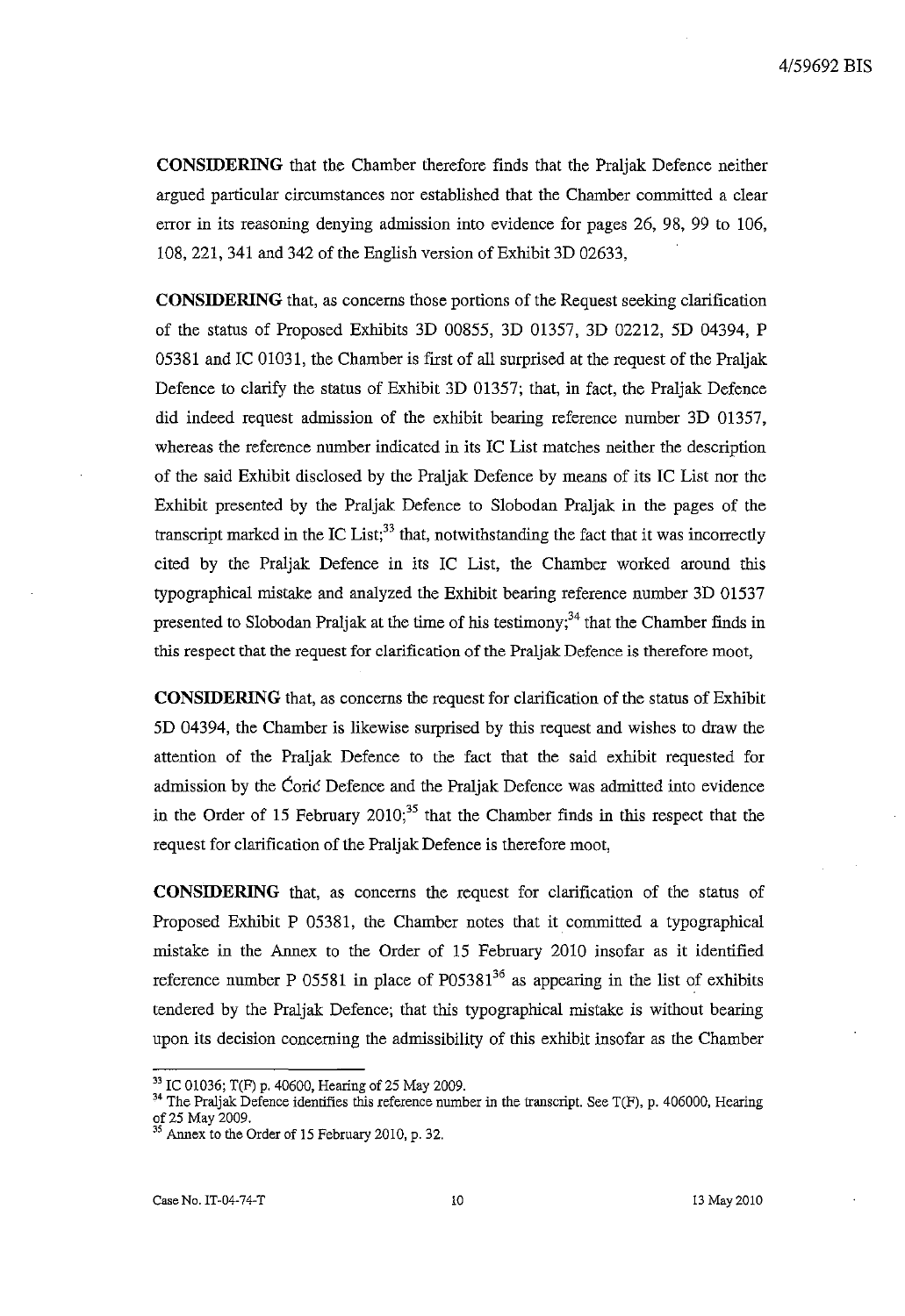did consider the admissibility of Exhibit P 05381 in its review and not that of Exhibit P 05581, which was in no wise tendered for admission by the Praijak Defence; that the Chamber decides it is proper to amend the Annex to the Order of 15 February 2010 in order to record that Exhibit P 05381, tendered for admission by the Praijak Defence, alone was barred and not Exhibit P 05581;

**CONSIDERING** that the Chamber recognizes it neglected to rule upon the requests of the Praijak Defence to admit into evidence Exhibits 3D 00855 (eCourt pages 186 to 194, 199 to 204, 205, 208 to 210 and 272 of the English version), 3D 02212 and **IC**  01031 in the Order of 15 February 2010; that it is therefore proper to clarify the said Order for purposes of ruling upon the admissibility of these three exhibits,

**CONSIDERING** that, as concerns Exhibit 3D 00855, the Chamber points out that it does not appear on the 65 *ter* List and, in addition, that the Praijak Defence has neglected to specify the eCourt page numbers of the English version of Exhibit 3D 00855 that were tendered for admission, as is required by Guideline No 8 of the Decision of 24 April 2008, and therefore the Chamber decides to deny the request to admit into evidence  $e$ Court pages 186 to 194, 199 to 204, 205, 208 to 210 and 272 of the English version of 3D 00855 for the above-mentioned reasons,

**CONSIDERING** that the Chamber wishes to underline that this omission cannot in any case be likened to a typographical error, as the Praijak Defence asserts in its Request, $37$  and recalls that the Praljak Defence likewise sought the admission of Exhibit 3D 00885 and that the Chamber ruled on the admissibility of this exhibit in the Order of 15 February 2010,

**CONSIDERING** after review of Exhibit 3D 02212, that the Chamber observes that the Praijak Defence put the said exhibit to Slobodan Praijak during the hearing, that it displays sufficient indicia of relevance, probative value and reliability, and therefore decides that it is proper to admit Exhibit 3D 02212 into evidence,

**CONSIDERING**, as concerns Exhibit IC 01031, that the Chamber observes that the information conveyed by the Praljak Defence in its IC List about the said exhibit is

<sup>&</sup>lt;sup>36</sup> Annex to the Order of 15 February 2010, p. 11.

<sup>37</sup> Request, para. 23, note 12.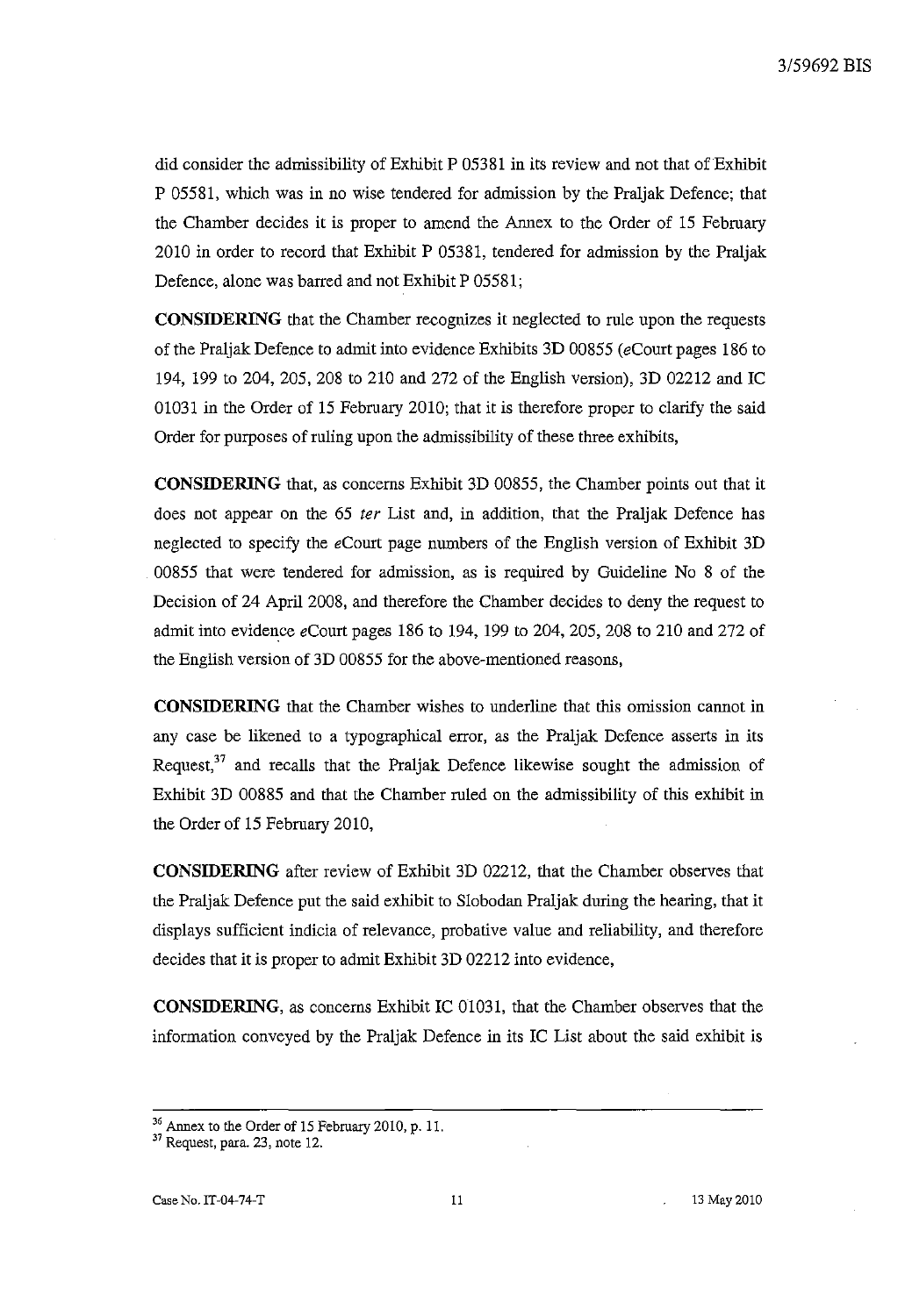erroneous insofar as it does not match the exhibit to which it is related;<sup>38</sup> that the Praljak Defence did not moreover provide information about this exhibit in the Request; that the Chamber finds that it is therefore proper to deny the request of the Praljak Defence to admit the said exhibit into evidence for the reasons cited above,<sup>39</sup>

**CONSIDERING** moreover that, as concerns those portions of the Request addressing the request for certification to appeal the Order of 15 February 2010, the Chamber points out, firstly, that the Request of the Praljak Defence for Certification to Appeal the Order of 15 February 2010 relates to all of the documents denied admission in the said order and that the said Request provides no further explanations; that, secondly, the Chamber is convinced of the reasonable basis in law of the said order and finds that the Praljak Defence has not established that the sum and substance of the Request constitutes an issue likely to significantly affect the fair and expeditious conduct of the proceedings or the outcome of the trial and that an immediate resolution of this issue by the Appeals Chamber may materially advance the proceedings,

<sup>&</sup>lt;sup>38</sup> Exhibit IC 01031 is a document produced by S. Praljak concerning the census in Central Bosnia in 1981 and 1991, in *eCourt,* whereas it is described in the IC List of the Praljak Defence as designating a map of the position held by S. Praljak at Sunja in November 1992. See IC 01036.

<sup>&</sup>lt;sup>39</sup> The IC List identifies Exhibit IC 01031 as a map of the position held by S. Praljak at Sunja in **November 1992 whereas the exhibit is identified as a document produced by S. Praljak concerning the**  census in central Bosnia in 1981 and 1991. See IC 01036.